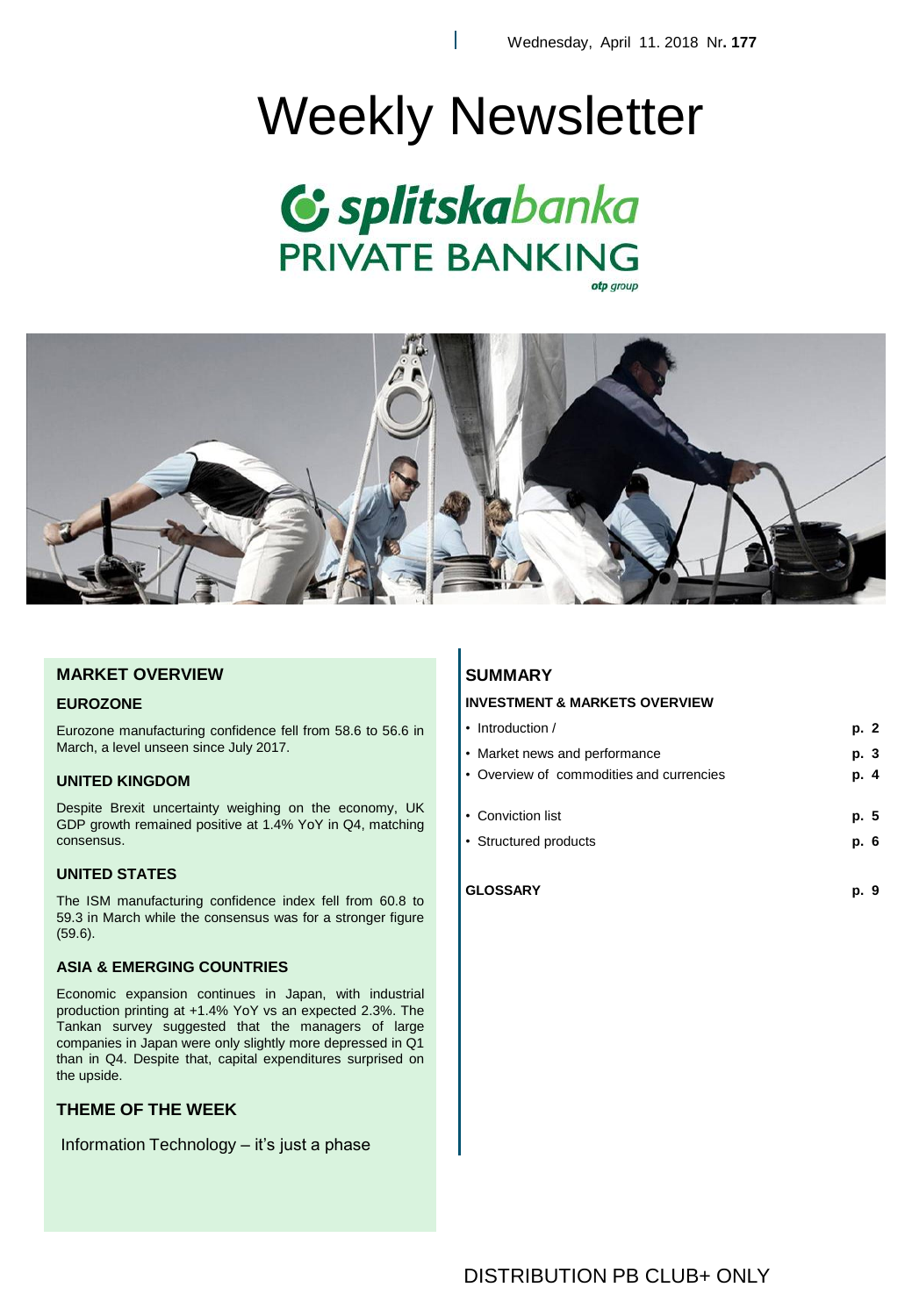# **Information Technology – it's just a phase**

After the early February sell-off, global equity markets took another tumble in March as fear shifted from economic overheating to the FAANGs (namely Facebook, Amazon, Apple, Netflix, Google) – among other things.

The Cambridge Analytica scandal could encourage regulators to tighten their grip on tech companies by asking for better data protection. It could also lead to lower traffic on social media platforms – although it is still too early to say. All this will come at a cost for the firms impacted and could affect stock prices through lower revenues and margins. The S&P 500 Information Technology index has already fallen 7.2% from its 12 March peak (with Facebook and Google down 13.8% and 11.4% respectively) while the S&P 500 Internet Retail sub-industry (which includes Amazon and Netflix) dropped 8.5%.

Admittedly, data protection is not the only source of concern. In recent years, the European Commission (EC) has charged several tech giants with abusing their dominant position. 2017 saw Google fined €2.1bn and Facebook €110m for anti-competitive behaviours. More recently, on 21 March 2018, the EC proposed a new 3% tax on gross revenues of digital giants based on where their users are located. The planned tax will cover companies "which offer services such as advertising or the sale of user data", and "services provided by multi-sided digital platforms, which let users find and interact with each other and where users supply goods and services directly to each other".

However, the transition to tighter regulations will be quite slow and sector fundamentals remain positive overall. Companies worldwide will continue to spend heavily on automation and digitalization to avoid getting disrupted by technological progress. Global sales of semiconductors have grown fast in recent months, with the pace reaching 21% YoY in February. Corporate profits growth was a strong 25.3% last year and the IBES consensus forecast is for 17.7% 2018 EPS growth in the MSCI AC World Information Technology index. Despite the decline, growth remains solid and above the average for global equity markets. The same is true for margins and profitability on aggregate and balance sheets are sound. Finally, valuation is expensive with a forward price-to-earnings ratio of 17x, or a 13% premium to its 10 year median, and 15% higher than global equity markets. However, compared to history, valuation is far lower than during the tech bubble of the late 90s.

All in all, while we advise caution in the short term, we remain bull in the longer run.

*Source: Societe Generale Private Banking, Strategy, 09/04/2018*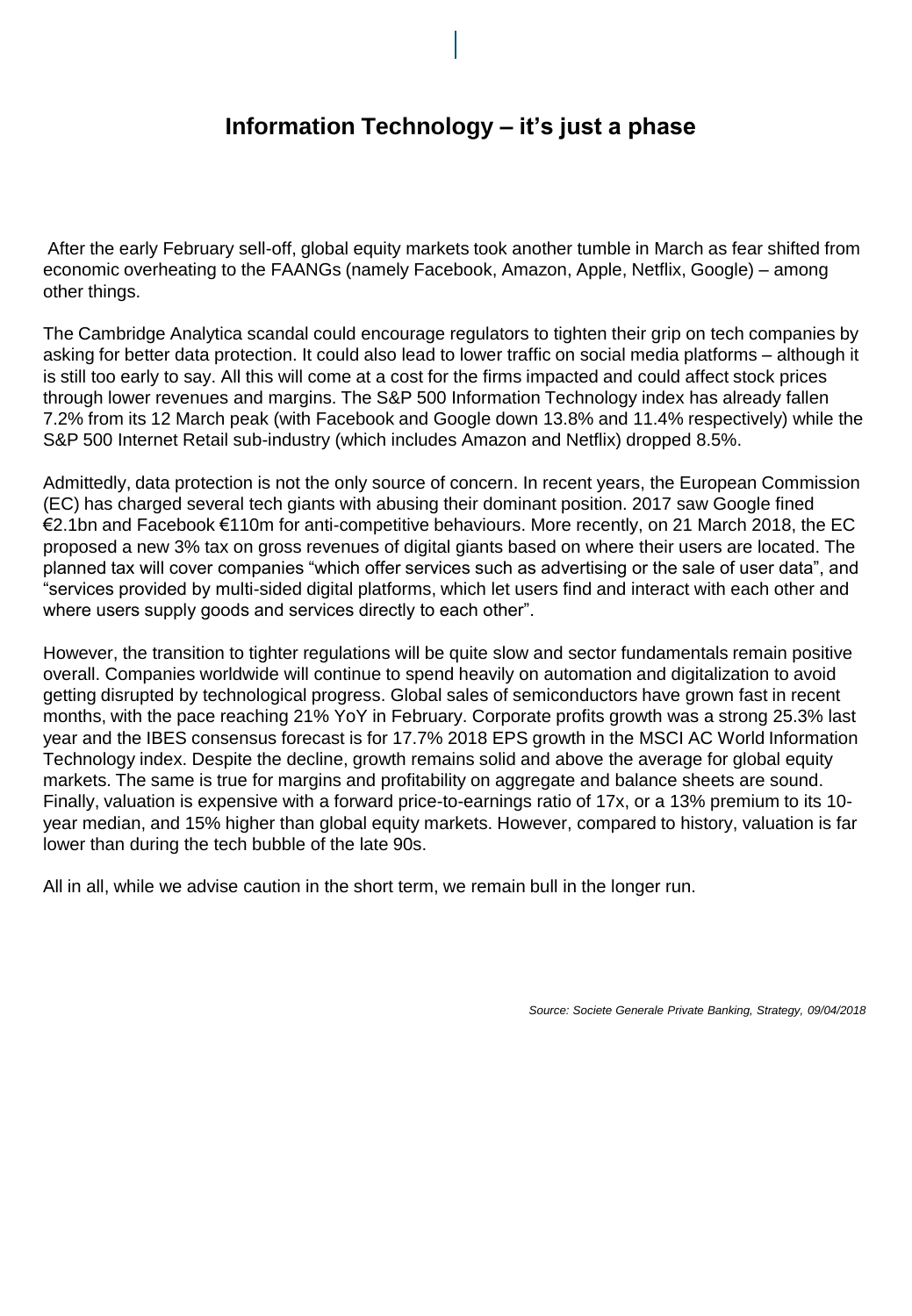# **This week and next**

Eurozone manufacturing confidence fell from 58.6 to 56.6 in March, a level unseen since July 2017.

The eurozone unemployment rate edged down from 8.6% to 8.5% in February.

Inflation remains subdued, printing at 1% YoY in March vs an expected 1.1%.

Retail sales missed expectations in February (+1.8% vs +2.2%).

# **EUROZONE UNITED KINGDOM**

Despite Brexit uncertainty weighing on the economy, UK GDP growth remained positive at 1.4% YoY in Q4, matching consensus.

However, even if manufacturing confidence remained stable from last month, it printed at 55.1 above the 54.7 surveyed.



**This week's key events** *Period Prev. Cons.*

12 Apr Industrial production, MoM

| Period Prev. Cons. |  |
|--------------------|--|
| Feb -1.0%          |  |

 $11$  $11$ 



|        | This week's key events       | Period Prev. Cons. |                 |  |
|--------|------------------------------|--------------------|-----------------|--|
| 11 Apr | Industrial Production, MoM   |                    | Feb 1.3% 0.6%   |  |
| 11 Apr | Trade balance (in million.£) |                    | Feb -3074 -2800 |  |

The ISM manufacturing confidence index fell from 60.8 to 59.3 in March while the consensus was for a stronger figure (59.6).

Factory orders returned in positive ground in February (+1.2% MoM) after a weak January (-1.4%) but rose less than expected (+1.7% MoM).

# **UNITED STATES ASIA & EMERGING COUNTRIES**

Economic expansion continues in Japan, with industrial production printing at +1.4% YoY vs an expected 2.3%. The Tankan survey suggested that the managers of large companies in Japan were only slightly more depressed in Q1 than in Q4. Despite that, capital expenditures surprised on the upside.

In China, manufacturing confidence surprised positively, printing at 51.5 in March vs an expected 50.6.



**This week's key events** *Period Prev. Cons.*

11 Apr Consumer price index (MoM) Mar 0.2% 0.1%

**This week's key events** *Period Prev. Cons.* 11 Apr China: CPI YoY Mar 2.9% 2.6%

*Sources: Datastream, Bloomberg. 06 April 2018, Note: YoY = year-on-year; QoQ = quarter-on-quarter; MoM = month-on-month, P = preliminary figure, A = advanced figure, F = final figure, seasonally adjusted, ECB = European Central Bank.*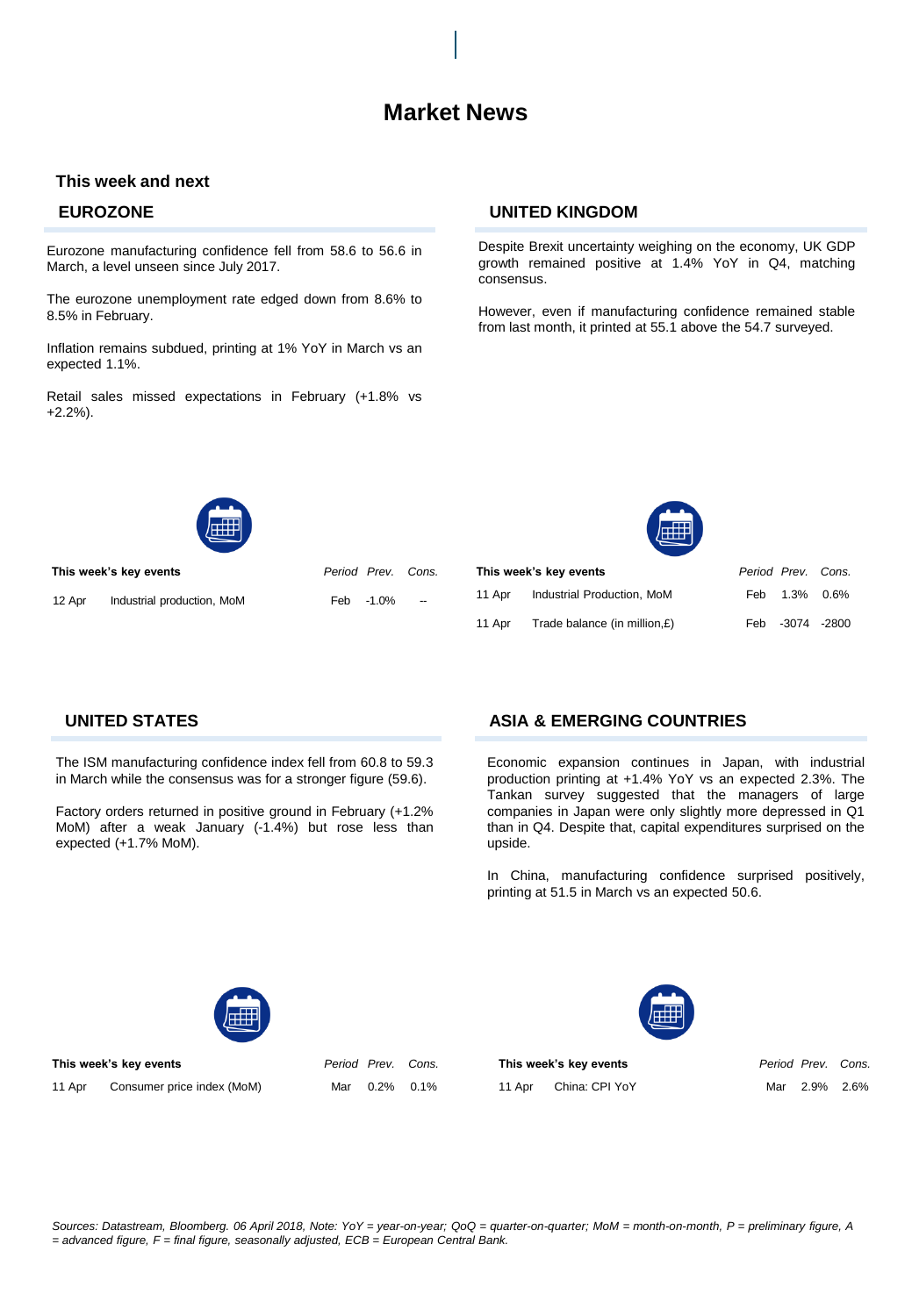# **Market Performance**

# **MARKETS AT A GLANCE**

| Interest rates              | Last     | 1wk              |                      | 3mth             | <b>YTD</b>       | 12mth            | Government bonds*             | 1wk     |                      | 3mth                 | <b>YTD</b> | 12mth      |          |
|-----------------------------|----------|------------------|----------------------|------------------|------------------|------------------|-------------------------------|---------|----------------------|----------------------|------------|------------|----------|
| EONIA (EUR)                 | $-37$ bp | $-2bp$           | $\ddot{\phantom{1}}$ | $-1$ bp          | $-2$ bp          | $-2$ bp          | United States (3-7yr)         | $-0.3%$ | $\ddot{\phantom{a}}$ | $-0.9%$              | $-1.2%$    | $-0.8%$    |          |
| 3mth Euribor (EUR)          | $-33$ bp | 0 <sub>bp</sub>  | $\rightarrow$        | 0 <sub>bp</sub>  | 0 <sub>bp</sub>  | 0 <sub>bp</sub>  | United Kingdom (3-7yr)        |         | $-0.2%$              | $\ddot{\phantom{1}}$ | $-1.0%$    | $-1.1%$    | $-1.6%$  |
| 3mth Libor (USD)            | 233 bp   | 2 bp             | ♦                    | 63 bp            | 64 bp            | 118 bp           | Germany (3-7yr)               |         | $-0.1%$              | ₩                    | $-0.1%$    | $-0.2%$    | $-1.2%$  |
| 3mth Libor (GBP)            | 75 bp    | 4 bp             | ♠                    | 23 <sub>bp</sub> | 23 bp            | 42 bp            | Japan (3-7yr)                 |         | 0.0%                 |                      | 0.0%       | 0.0%       | $-0.1%$  |
| 10-year US Treasury<br>bond | 283 bp   | 9 bp             | ↟                    | 36 bp            | 42 bp            | 48 bp            |                               |         |                      |                      |            |            |          |
| 10-year German bond         | 53 bp    | 3 bp             | ∙                    | 9 <sub>bp</sub>  | 10 <sub>bp</sub> | 27 <sub>bp</sub> | Equities**                    | Last    | 1wk                  |                      | 3mth       | <b>YTD</b> | 12mth    |
| 10-year French bond         | 76 bp    | 15 <sub>bp</sub> | $\bullet$            | 9 <sub>bp</sub>  | 9 <sub>bp</sub>  | $-18bp$          | <b>MSCI AC World</b>          | 509     | 0.6%                 | $\ddot{\bullet}$     | $-2.9%$    | $-0.3%$    | 16.4%    |
| 10-year UK bond             | 146 bp   | 7 bp             |                      | 18 bp            | 24 bp            | 43 bp            | Eurostoxx 50                  | 3 4 3 0 | 2.0%                 | ♠                    | $-4.6%$    | $-1.8%$    | 1.9%     |
|                             |          |                  |                      |                  |                  |                  | <b>DAX</b>                    | 12 30 5 | 1.7%                 | 合                    | $-7.6%$    | $-4.7%$    | 0.7%     |
| <b>Credit</b>               |          | 1wk              |                      | 3mth             | <b>YTD</b>       | 12mth            | CAC <sub>40</sub>             | 5 2 7 7 | 2.1%                 | ♦                    | $-3.3%$    | $-0.5%$    | 6.9%     |
| <b>BAML EURO Corp. IG</b>   |          | $-0.05%$         | $\rightarrow$        | $-0.6%$          | $-0.4%$          | 1.4%             | S&P 500                       | 2663    | 0.9%                 | ↟                    | $-2.5%$    | 0.1%       | 15.4%    |
| <b>BAML EURO Corp HY</b>    |          | 0.1%             | $\rightarrow$        | $-1.0%$          | $-0.4%$          | 4.4%             | <b>FTSE 100</b><br>7 200      |         | 2.1%                 | $\bullet$            | $-5.7%$    | $-5.2%$    | 2.2%     |
| <b>BAML GBP Corp IG</b>     |          | $-0.52%$         | $\ddot{\phantom{1}}$ | $-2.1%$          | $-1.9%$          | 0.9%             | <b>SMI</b><br>8743            |         | 0.2%                 | $\bullet$            | $-7.1%$    | $-5.4%$    | 4.4%     |
| <b>BAML US IG</b>           |          | $-0.38%$         | $\ddot{\phantom{1}}$ | $-2.2%$          | $-2.6%$          | 2.0%             | <b>Topix</b>                  | 1725    | 1.2%                 | ♦                    | $-7.4%$    | $-4.2%$    | 17.0%    |
| <b>BAML US HY</b>           |          | 0.31%            | $\bullet$            | $-1.4%$          | $-0.6%$          | 3.8%             | <b>IBOV Brazil</b>            | 85 210  | $-0.2%$              | $\ddot{\phantom{1}}$ | 7.8%       | 11.5%      | 31.6%    |
| JPM Global EM Sov. Plus     |          | 0.2%             |                      | $-1.8%$          | $-1.2%$          | 6.0%             | MICEX Russia ***              | 2 2 9 6 | 1.0%                 | ↟                    | 4.0%       | 8.8%       | 11.7%    |
|                             |          |                  |                      |                  |                  |                  | <b>MSCIEM</b>                 | 1 1 6 6 | $-0.2%$              | $\ddot{\phantom{1}}$ | $-2.5%$    | 1.2%       | 23.5%    |
| <b>Exchange rates</b>       | Last     | 1wk              |                      | 3mth             | <b>YTD</b>       | 12mth            | SENSEX 30 India               | 33 597  | 1.9%                 | $\ddot{\bullet}$     | $-1.5%$    | $-0.5%$    | 13.5%    |
| EUR/USD                     | 1.22     | $-0.5%$          | $\ddot{\phantom{1}}$ | 1.7%             | 1.9%             | 14.8%            | Hang Seng (H-K)               | 29 519  | $-1.8%$              | $\ddot{\phantom{1}}$ | $-3.8%$    | $-0.9%$    | 25.6%    |
| <b>EUR/CHF</b>              | 1.18     | 0.2%             | ♦                    | 0.5%             | 0.8%             | 10.0%            | 3 1 3 1<br>Shanghaï Composite |         | $-0.9%$              |                      | $-7.7%$    | $-5.3%$    | $-4.3%$  |
| GBP/USD                     | 1.4      | $-0.1%$          | $\rightarrow$        | 3.2%             | 3.7%             | 12.2%            |                               |         |                      |                      |            |            |          |
| USD/JPY                     | 107.38   | 0.9%             | ♠                    | $-5.0%$          | $-4.7%$          | $-3.0%$          | <b>Commodities</b>            | Last    | 1wk                  |                      | 3mth       | <b>YTD</b> | 12mth    |
| USD/BRL                     | 3.34     | 1.2%             | ↟                    | 3.6%             | 1.0%             | 7.2%             | <b>Brent</b>                  | \$68    | $-2.6%$              | $\ddot{\phantom{1}}$ | 1.0%       | 2.5%       | 25.5%    |
| USD/CNY                     | 6.31     | 0.2%             | ♦                    | $-2.8%$          | $-3.1%$          | $-8.6%$          | Gold                          | \$1 325 | 0.1%                 | ♦                    | 0.5%       | 1.7%       | 6.2%     |
| USD/RUB                     | 57.7     | 0.7%             | ♠                    | 1.3%             | 0.1%             | 2.4%             | Silver                        | \$16    | 0.5%                 | ♠                    | $-5.0%$    | $-3.6%$    | $-10.1%$ |

*Performance should not been seen as a guarantee of future returns.Source: Datastream, 05 April 2018, .*

*\*Government bonds = 3-7 year returns. \*\*Equities; total return in local currency. \*\*\*Price return for MICEX equity index.* 

*1wk = 1-week change, 3mth = 3-month change, 12mth = 12-month change, YTD = year-to-date change, YoY = year-on-year change, BAML = Bank of America Merrill Lynch, JPM = JP Morgan, IG = Investment Grade, EM = emerging markets.* 

# **CURRENCIES & COMMODITIES**

|                | Thursday close |
|----------------|----------------|
| EUR/USD        | 1.22           |
| <b>GBP/USD</b> | 1.40           |
| <b>EUR/CHF</b> | 1.18           |
| USD/JPY        | 107            |
| <b>Brent</b>   | \$68.3         |
| Gold           | \$1,352        |

*Source: Datastream. On 05 April 2018, . Projections of future performance rely on internal calculations and the opinions of Societe Generale Private Banking can change anytime. Performance should not been seen as a guarantee of future returns.*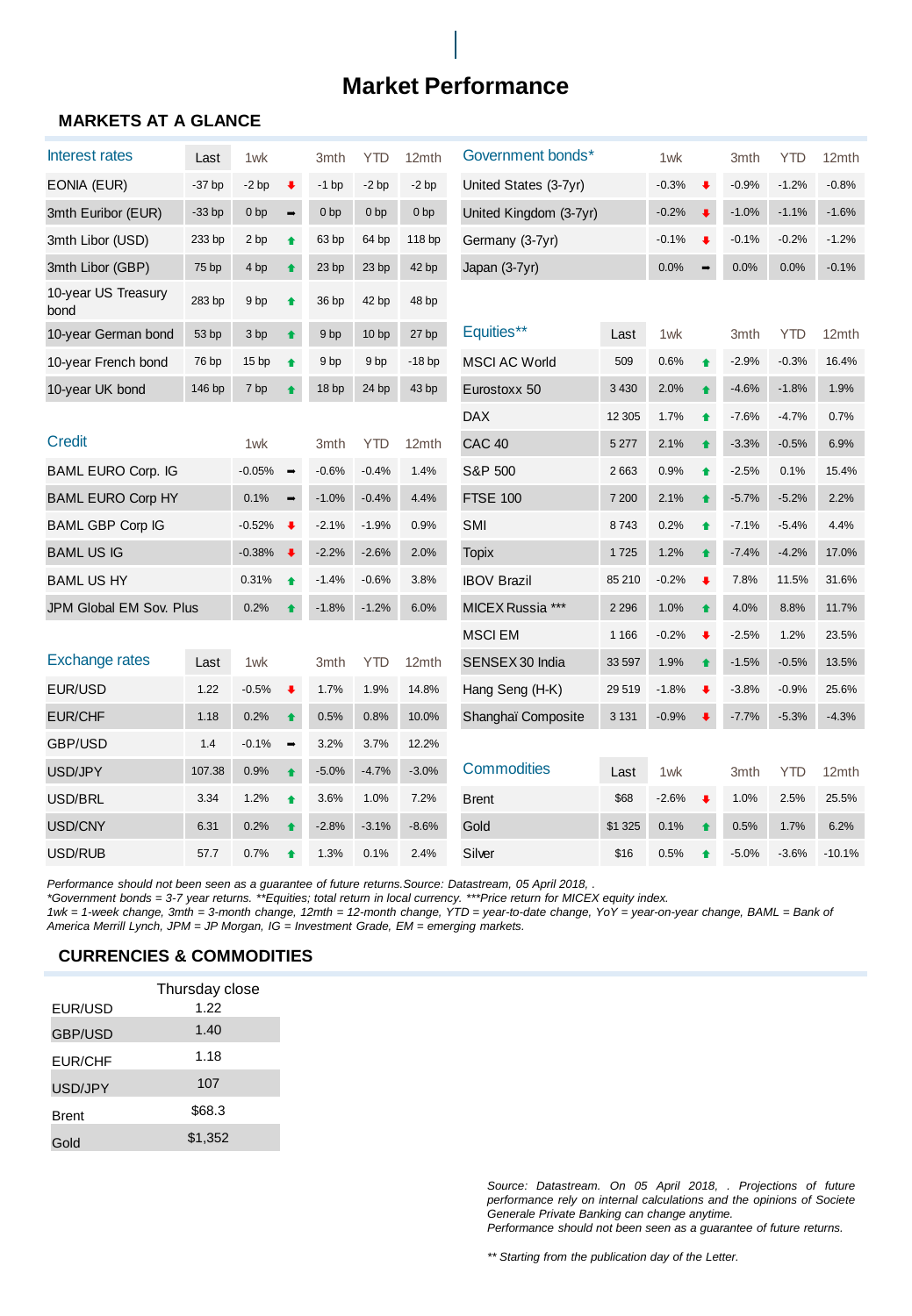# **Splitska banka structured products (pricing as of 06.04.2018.)**

|                | <b>ISIN</b>  | <b>NAME</b>                                                                 | UNDERLYING CURRENCY BONUS                    |            |              | <b>MATURITY</b> | <b>PRICE</b> |
|----------------|--------------|-----------------------------------------------------------------------------|----------------------------------------------|------------|--------------|-----------------|--------------|
| 1              | XS1119148853 | 5Y EUR DEPOSIT LINKED NOTE                                                  | Košarica valuta                              | <b>EUR</b> | 9% p.a.      | 10/12/2019      | 92,42%       |
| $\overline{2}$ | XS1202851223 | 5Y USD PHOENIX DOUBLE PLUS                                                  | Košarica rudarskih<br>i naftnih<br>kompanija | <b>USD</b> | 4%/8% p.a.   | 14/05/2020      | 113,69%      |
| 3              | XS1212271008 | 5Y EUR TWINWIN 65 SX5E100 CAP                                               | Eurostoxx 50                                 | <b>EUR</b> | sudjelujući  | 12/06/2020      | 102,06%      |
| 4              | XS1265964210 | 5Y EUR DEPOSIT LINKED NOTE                                                  | WO Total, Repsol,<br>Statoil                 | <b>EUR</b> | 5,70% p.a.   | 16/10/2020      | 97,21%       |
| 5              | XS1314889129 | USD CAPPED & FLOORED FLOATER<br><b>NOTE</b>                                 | USD LIBOR 3M                                 | <b>USD</b> | 1,70% p.a.   | 17/03/2021      | 96,02%       |
| 6              | XS1334783617 | AUD CAPPED & FLOORED FLOATER<br><b>NOTE</b>                                 | AUD-BBR-BBSW                                 | <b>AUD</b> | 2,10% p.a.   | 29/04/2019      | 98,96%       |
| 7              | XS1367217558 | USD FLOORED FLOATER NOTE                                                    | USD LIBOR 3M                                 | <b>USD</b> | 1,50% p.a.   | 01/07/2021      | 97,39%       |
| 8              | XS1416369285 | 3Y EUR PHOENIX PLUS WO                                                      | ENGIE, E.ON, Enel                            | <b>EUR</b> | 3,0% p.s.    | 08/08/2019      | 101,10%      |
| 9              | XS1417403265 | 3 Y USD CAPPED & FLOORED<br><b>FLOATER NOTE</b>                             | USD LIBOR 3M                                 | <b>USD</b> | $1,0\%$ p.a. | 12/10/2019      | 98,79%       |
| 10             | XS1574509565 | 3Y EUR PH+ SECURITY WORST OF<br>70% CA FP MEO GY BN FP 1.50% PQ<br>22042020 | WO Carrefour,<br>Metro, Danone               | <b>EUR</b> | 1,50% p.g.   | 22/04/2020      | 89,70%       |
| 11             | XS1574472384 | 3Y EURQ PH + WO 50% HUI SX5E<br>1.10% PQ 21042020                           | WO Eurostoxx 50,<br><b>HUI</b>               | <b>EUR</b> | 1,10% p.q.   | 21/04/2020      | 97,61%       |
| 12             | XS1706791214 | 3Y EUR PHOENIX PLUS 60% WO EDF<br>BNP CO 1,91%                              | WO EDF BNP CO                                | <b>EUR</b> | 1,91% p.g.   | 04/12/2020      | 90,65%       |
| 13             | XS1759355412 | 3Y EUR PHOENIX PLUS 60% WO ISP<br>UCG 1,95% p q                             | WO ISP UCG                                   | <b>EUR</b> | 1,95% p.q.   |                 | 97,90%       |
| 14             | XS1778765930 | 4Y EUR PH+ WO SPX, SX5E, CAC<br>1,0% P.Q.                                   | WO SPX, SX5E, CAC                            | <b>EUR</b> | $1,0\%$ p.q  |                 | 96,35%       |

15

**Important:** There is limited availability of structured products on secondary market so availability should be checked before every transaction.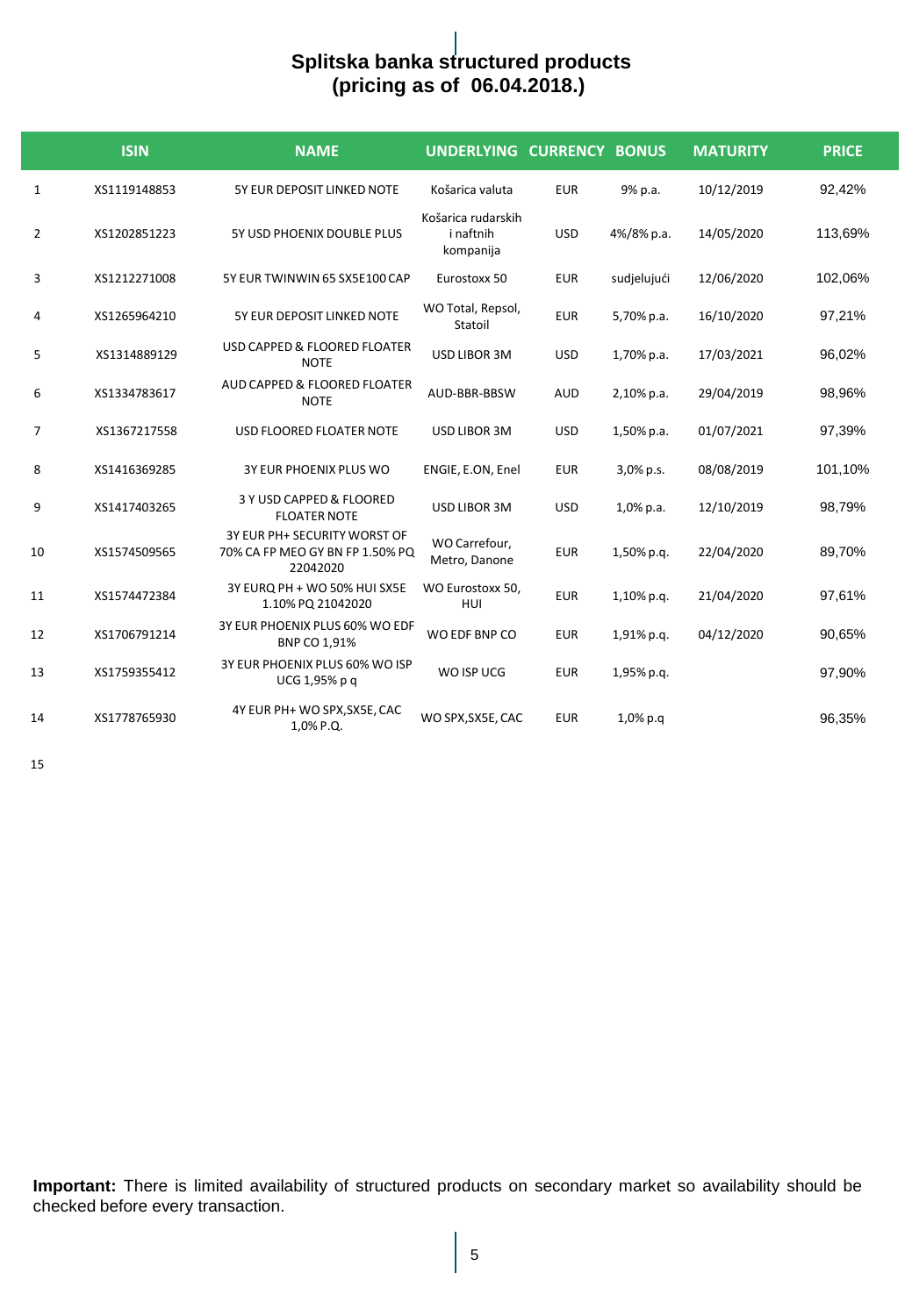# **Structured products bought on secondary market (pricing as of 06.04.2018.)**

|              | <b>ISIN</b>  | <b>NAME</b>                                                              | <u>INIIUIIIU AS VI VU.V4.ZV IO.I</u><br>UNDERLYING CURRENCY |            | <b>BONUS</b> | <b>MATURITY</b> | <b>PRICE</b> |
|--------------|--------------|--------------------------------------------------------------------------|-------------------------------------------------------------|------------|--------------|-----------------|--------------|
| $\mathbf{1}$ | XS1245190555 | 3Y EUR PHOENIX PLUS 75% SX5E 2,84% P.S.<br>03092018                      | EURO STOXX 50                                               | <b>EUR</b> | 2.84% p.s.   | 03/09/2018      | 100,89%      |
| 2            | XS1456533634 | 5Y USD PHOENIX PLUS SECURITY 50% HUI<br>1.68% P.Q. 19102021              | HUI                                                         | <b>USD</b> | 1,68% p.q.   | 19/10/2021      | 100,81%      |
| 3            | XS1471994811 | 3Y USDQ PHOENIX PLUS 70% DAI GY 2.40%<br>P.Q. NC2Q 06012020              | Daimler                                                     | <b>USD</b> | 2,40% p.q.   | 06/01/2020      | 96,87%       |
| 4            | XS1472027330 | 2Y USDQ PH+ WO 70% BMW GY DAI GY<br>VOW3 GY 3.24% P.Q. NC2Q 140119       | BMW, DAIMLER,<br>VOLKSWAGEN                                 | <b>USD</b> | 3,24% p.q.   | 14/01/2019      | 103,67%      |
| 5            | XS1457486402 | 5Y USDQ PHOENIX PLUS 60% WO RDS FP<br>2,25% P.Q.                         | WO Total Royal<br>Dutch Shell                               | <b>USD</b> | 2,25% p.q.   | 12/01/2022      | 99,01%       |
| 6            | XS1562505542 | 3Y USD PHOENIX PLUS 70% WO RDS FP<br>2,26% P.Q.                          | WO BAYER PFIZER                                             | USD        | 2,26% p.q.   | 20/03/2020      | 91,72%       |
| 7            | XS1533380355 | 5Y EUR PHOENIX PLUS 50% CO FP 1,81%<br>P.Q. NC2Q 12052022                | Casino Guichard                                             | EUR        | 1,81% p.q.   | 12/05/2022      | 81,17%       |
| 8            | XS1574623341 | 3Y CHF PHOENIX PLUS 60% 70% LH                                           | Lafarge Holcim                                              | CHF        | 3,0% p.s.    | 22/04/2020      | 99,24%       |
| 9            | XS1555608782 | 5Y USDQ PHOENIX PLUS STEP DOWN 50%<br>CO FP 2,20% P.Q.                   | Casino Guichard                                             | <b>USD</b> | 2,20% p.q.   | 16/05/2022      | 79,55%       |
| 10           | XS1555620720 | 3Y USDQ PH+ STEP DOWN SEC WO 75% SLB<br>XOM RDSA 2.36% P.Q.              | <b>WO</b><br>Schlumberger,<br>Exxon, Royal<br>Dutch Shell   | USD        | 2,36% p.q.   | 26/05/2020      | 96,06%       |
| 11           | XS1511962331 | 3Y USD PHOENIX PLUS 80% HUI 7.60% P.S.                                   | HUI                                                         | <b>USD</b> | 7,60% p.s.   | 03/03/2020      | 86,31%       |
| 12           | XS1622385232 | 5Y EUR PHOENIX PLUS 70% BNP FP 2.18%<br>P.Q. NC2Q 06062022               | <b>BNP</b>                                                  | <b>EUR</b> | 2,18% p.q.   | 06/06/2022      | 95,61%       |
| 13           | XS1596972668 | 3Y USDQ PH+ STEP DOWN WO 70% 9201 JT<br>CHL UN BP LN 2.60% P.Q. 16062020 | JT, CHL, BP                                                 | <b>USD</b> | 2,60% p.q.   | 16/06/2020      | 91,21%       |
| 14           | XS1570747094 | 5Y EURQ PH+ SD SC 75% NOVN SAN PFE<br>ROG 2.12% PQ NC2Q 270622           | WO Novartis,<br>Sanofi, Pfizer,<br>Roche                    | <b>EUR</b> | 2,12% p.q.   | 27/06/2022      | 82,88%       |
| 15           | XS1583545865 | 5Y EUR PHOENIX PLUS 60% CO FP 2% P.Q.                                    | Casino Guichard                                             | EUR        | 2,0% p.q.    | 08/08/2022      | 79,19%       |
| 16           | XS1622812326 | 2Y EUR PHOENIX PLUS WO 80% CS FP BNP<br>FP INGA NA 7.62% P.S. 21082019   | WO AXA, BNP,<br><b>ING</b>                                  | <b>EUR</b> | 7,62% p.s.   | 21/08/2019      | 79,35%       |
| 17           | XS1622812326 | 2Y EUR PHOENIX PLUS WO 80% CS FP BNP<br>FP INGA NA 7.62% P.S. 21082019   | WO AXA, BNP,<br><b>ING</b>                                  | <b>EUR</b> | 7,62% p.s.   | 21/08/2019      | 83,41%       |
| 18           | XS1212347006 | 3Y EUR PHOENIX PLUS 50% 60% WO BNP<br>CA 1.7%PQ 28052018 NC6M            | WO Carrefour,<br><b>BNP</b>                                 | EUR        | 1,70% p.q.   | 28/05/2018      | 92,67%       |
| 19           | XS1586136464 | 1Y EUR PHOENIX PLUS 70% VK FP 7.80%<br>P.S. 10052018                     | Vallourec                                                   | <b>EUR</b> | 7,80% p.s.   | 10/05/2018      | 87,33%       |
| 20           | XS1242978770 | 3Y EUR PHOENIX PLUS WORST OF 60% FR<br>FP ML FP VOW3 GY 2% P.Q. 12062018 | WO Volkswagen,<br>Valeo, Michelin                           | <b>EUR</b> | 2,0% p.g.    | 12/06/2018      | 99,15%       |
| 21           | XS1620557394 | 5Y EURQ PH+ SECURITY WO 75% SX5E CAC<br>SMI 1.02% P.Q. NC4Q 29092022     | WO SX5E, CAC,<br>SMI                                        | <b>EUR</b> | 1,02% p.q.   | 29/09/2022      | 95,69%       |
| 22           | XS1513289469 | 2Y USDQ PH+ STEP DOWN WO 60% GG<br>NEM ABX 2.40% P.Q. 17052019           | WO Goldcorp,<br>Newmont mining,<br>Barrick gold             | <b>USD</b> | 2,40% p.q.   | 17/05/2019      | 94,57%       |
| 23           | XS1669740976 | 3Y USDQ PH+ SD WO 70% 2914 JT DAI GY<br>VOW3 GY 2.95% P.Q. 30102020      | WO Volkswagen,<br>Daimler, JT                               | <b>USD</b> | 2,95% p.q.   | 31/10/2020      | 85,22%       |
| 24           | XS1658366932 | 4Y EUR PH+ SD SEC WO 57% RWE EOAN<br>ENGI 1,375% P.Q.                    | WO EOAN, ENGIE<br><b>RWE</b>                                | EUR        | 1,375% p.q.  | 07/12/2021      | 96,68%       |
| 25           | XS1669454537 | 1Y EUR PH+ 75% STM FP 4,80% P.S.                                         | ST<br>Microelectronics                                      | EUR        | 4,80% p.s.   | 20/11/2018      | 90,95%       |
| 26           | XS1667712852 | 5Y EUR PH+ 60% ACA FP 1,75%                                              | Credit Agricole                                             | EUR        | 1,75% p.q.   | 22/12/2022      | 91,73%       |
| 27           | XS1667711961 | 2Y EUR PH+ 70% RNO FP 2%                                                 | Renault                                                     | <b>EUR</b> | 2,0% p.q.    | 08/01/2020      | 102,93%      |
| 28           | XS1706665269 | 2Y EUR PHOENIX PLUS WO 80% CS FP RNO<br>FP 16.35% P.A. 20122019          | Renault, AXA                                                | <b>EUR</b> | 16,35% p.a.  | 20/12/2019      | 94,10%       |
| 29           |              |                                                                          |                                                             |            |              |                 |              |

30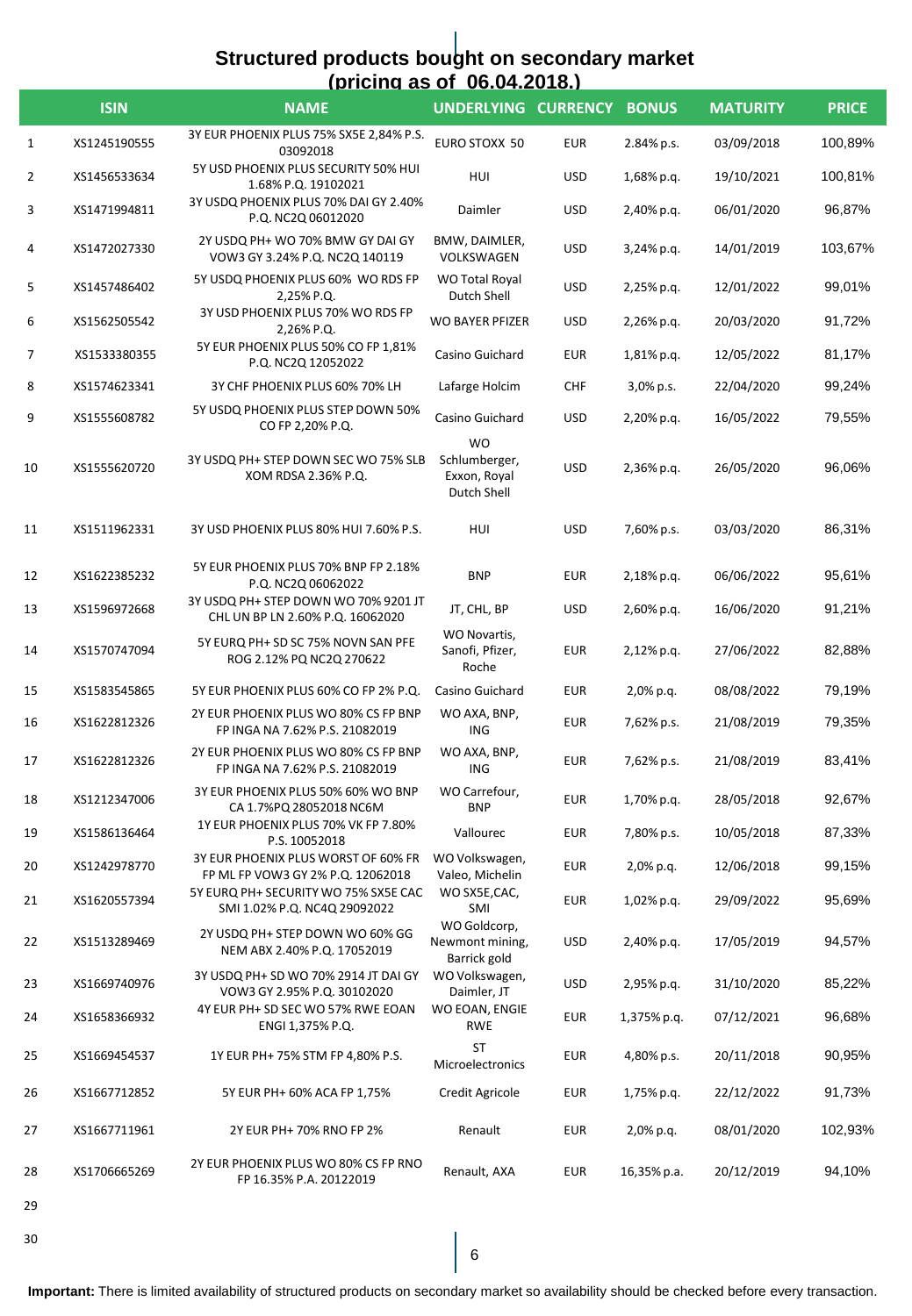**Accommodative Monetary Policy:** when a central bank attempts to expand the overall money supply to boost the economy when growth is slowing by lowering the interest rate or by purchasing Treasury bonds**.**

**Basis Points**: A unit that is equal to 1/ 100<sup>th</sup> of 1% and used to denote the change in a financial instrument.

**Bear**: an investor who believes, for any technical or fundamental reason, that a security or the broader market will decline significantly. A bear takes the appropriate steps to limit losses during the period that they believe that the security will decline.

**Bovespa Index:** The Ibovespa Index is a gross total return index weighted by traded volume & is comprised of the most liquid stocks traded on the Sao Paulo Stock Exchange.

**BoC**: Central Bank of Canada

**BoE**: Central Bank of England

**BoJ**: Central Bankof Japan

**CPI (Consumer Price Index)**: measures changes in the price level of a market basket of consumer goods and services purchased by households.

**Credit risk**: credit risk is the chance that a bond issuer will not make the coupon payments or principal repayment to its bondholders. In other words, it is the chance the issuer will default.

**Deflation:** a general decline in prices, often caused by a reduction in the supply of money or credit. Deflation can be caused also by a decrease in government, personal or investment spending.

**EPS (Earnings Per Share)**: the portion of a company's profit allocated to each outstanding share of common stock. Earnings per share serves as an indicator of a company's profitability.

**ECB (European Central Bank)**: created in 1998, the European Central Bank determines the monetary policy to be adopted within the Eurozone. To do so, it has various means, in particular the key interest rates. The ECB is responsible for the single currency. Its main mission consists of maintaining price stability within the Euro zone.

**EM/ EC (Emerging markets/ countries)**: markets/ countries in the process of rapid growth and industrialization.

**Equity Risk Premium**: The excess return that an individual stock or the overall stock market provides over a risk-free rate.

**Eurostoxx50:** A market capitalization-weighted stock index of 50 large, bluechip European companies operating within eurozone nations.

**Fed (Federal Reserve)**: central bank of the United States and controls the money supply.

**FOMC (Federal Open Market Committee):** The branch of the Federal Reserve Board that determines the direction of monetary policy.

**Guaranteed capital**: on maturity, a capital-guaranteed structured product repays a minimum 100% of the capital invested on expiry. However, the investor bears the risk associated with the issuer of a structured product. If the issuer defaults, there is a risk of loss of capital.

**Hang Seng index (Hong-Kong Index)**: A market capitalization-weighted index of 40 of the largest companies that trade on the Hong Kong Exchange. The index aims to capture the leadership of the Hong Kong exchange, and covers approximately 65% of its total market capitalization.

**Investment-grade bonds**: a rating that indicates that a municipal or corporate bond has a relatively low risk of default.

**ISM Manufacturing Index:** monitors employment, production inventories, new orders and supplier deliveries.

**Issuer**: in the case of a structured product, an issuer is an entity that issues and distributes investment products. An issuer may be a bank or a company created specifically for this purpose. In the case of a bond, an issuer is an entity (government, company, government

agency etc.) that issues bonds and borrows the amounts required for its financing.

**Long/ Short Strategy**: An investing strategy of taking long positions in stocks that are expected to appreciate and short positions in stocks that are expected to decline.

**Maturity date**: in finance, maturity or maturity date refers to the final payment date of a loan or other financial instrument, at which point the

principal (and all remaining interest) is due to be paid. The term

.

fixed maturity is applicable to any form of financial instrument under which the loan is due to be repaid on a fixed date.

# **INTERNAL USE ONLY GLOSSARY**

**MSCI World Index**: index designed to provide a broad measure of equitymarket performance throughout the world. The Index is maintained by Morgan Stanley Capital International, and is comprised of stocks from both developed and emerging markets.

**Overweight:** An analyst's opinion regarding the future performance of a security. Overweight will usually signify that the security is expected to outperform either its industry, sector or, even, the market altogether.

**P/B Value (Price/ Book value**: a ratio used to compare a stock's market value to its book value. It is calculated by dividing the current closing price of the stock by the latest quarter's book value per share.

**P/E ratio (Price/Earning ratio)**: the ratio [Share price/earnings per share] reflects the trading price of a share in relation to the expected earnings. As such, the higher this ratio, the more expensive the stock, and vice versa. Note: the P/E ratio also depends on profit growth; companies with high profit growth tend to have a higher P/E.

**PMI composite** : composite of five of the survey indices. These are New orders, Output, Employment, Suppliers' delivery times (inverted) and Stocks of purchases

**PMI (Purchasing Managers Index)**: Economic indicator of the manufacturing sector.

**Protected capital**: a product with protected capital does not guarantee the repayment of all the capital invested on maturity. The main risk associated with this type of product is a risk of capital loss, linked to fluctuations in the capital markets. There is a risk part or all of the capital may not be returned, depending on the type of protection.

**QE (Quantative Easing):** An unconventional monetary policy in which a central bank purchases government securities or other securities from the market in order to lower interest rates and increase the money supply.

**Quarterly Earnings Report**: A quarterly filing made by public companies to report their performance. Included in earnings reports are items such as net income, earnings per share, earnings from continuing operations and net sales. These reports follow the end of each quarter. Most companies file in January, April, July and October.

**S&P500 (SPX Index)**: An index of 500 stocks chosen for market size, liquidity and industry grouping, among other factors. The S&P 500 is designed to be a leading indicator of U.S. equities and is meant to reflect the risk/return characteristics of the large cap universe.

**Structured product**: structured products are investment solutions comprised of a number of financial instruments. They combine one or more financial assets such as equities, currencies, interest rates etc. with a more sophisticated options component.

**Topix stock index**: an index that measures stock prices on the Tokyo Stock Exchange (TSE).

**Underweight:** An analyst's opinion regarding the future performance of a security. Underweight will usually mean that the security is expected to underperform either its industry, sector, or even the market altogether.

**US Dollar Index (DXY):** A measure of the value of the U.S. dollar relative to majority of its most significant trading partners.

**Valuation**: the process of determining the current worth of an asset or company.

**Valuation metric:** assessment method to determine the valuation of an asset such as the P/E for equities.

**Volatility**: volatility is a measure for variation of price of a financial instrument over time.

# **EXPLANATION OF RISK LEVELS**

For example, risk level R1 corresponds to a defensive risk profile. These indicators are based on the 1-year 95% Value at Risk (VaR). VaR is a measurement of the maximum amount a portfolio could lose under normal market conditions over a given period with a given probability. If the 1-year 95% VaR amounts to x%, this means that there is a 95% probability that the portfolio will not lose more than x% of its value in one year.

| <b>Risk classification</b> | <b>0 Lowest Risk</b>                                                                                                 | <b>1 Low Risk</b>                                                                                                      | 2 Medium Risk                                                                                                                    | 3 High Risk                                                                                                                      | 4 Highest Risk                                                                                                         |
|----------------------------|----------------------------------------------------------------------------------------------------------------------|------------------------------------------------------------------------------------------------------------------------|----------------------------------------------------------------------------------------------------------------------------------|----------------------------------------------------------------------------------------------------------------------------------|------------------------------------------------------------------------------------------------------------------------|
| Loss                       | 95%<br>There<br>a<br>is.<br>that the<br>probability<br>will<br>product<br>not<br>depreciate in value in<br>one year. | 95%<br>There<br>is.<br>a<br>probability that the<br>product will not lose<br>more than 5% of its<br>value in one year. | 95%<br><b>There</b><br>a<br>is<br>that the<br>probability<br>product will not lose<br>more than 15% of its<br>value in one year. | <b>There</b><br>95%<br>a<br>İS<br>probability<br>that the<br>product will not lose<br>more than 30% of its<br>value in one year. | There is a minimum<br>of 5% probability<br>that the product<br>will lose more than<br>30% of its value in<br>one year. |